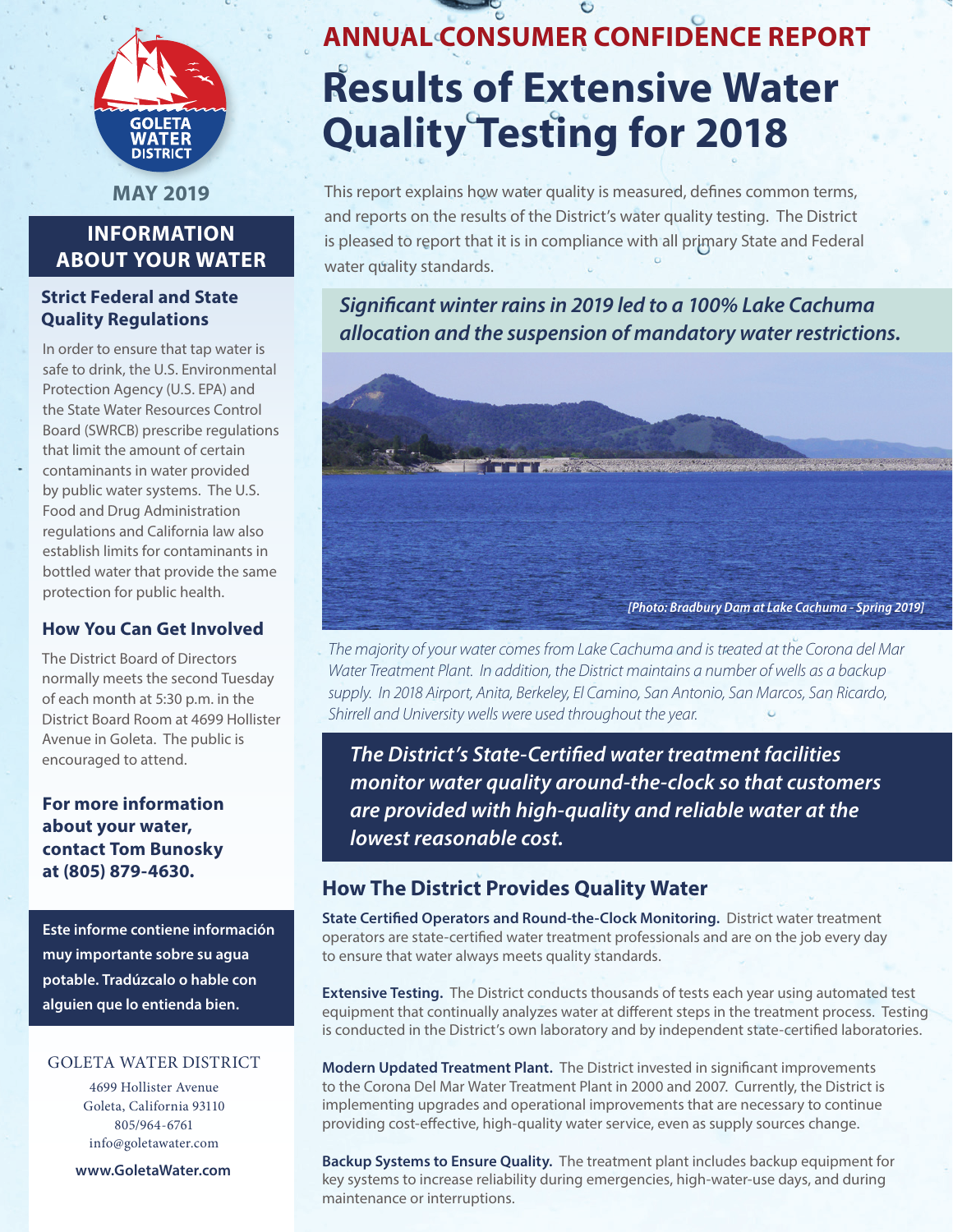*The District's water quality testing is extremely accurate. Depending on the substance, the District can detect to the equivalent of one hundredth of a part in a billion parts of water. This is the equivalent to finding one drop of a substance in 1,300,000 gallons of water.*

# **Results of the 2018 Drinking Water Quality Tests**

The tables below list drinking water contaminants and other substances detected during 2018. The District also tested for many additional substances that were not detected, and therefore are not listed in this report. The presence of contaminants in the water does not necessarily indicate that the water poses a health risk. Unless otherwise noted, the data is for testing done January 1 - December 31, 2018. The test results show that all water met or was better than all primary State and Federal water quality standards.

| <b>INORGANIC</b>                                                                                                        | <b>MCL</b>      | <b>PHG (MCLG)</b>        |  | <b>Surface Water</b><br>Average        | <b>Surface Water</b><br>Range     | Groundwater<br>Average                                   |  | Groundwater<br>Range | <b>Typical Source of Contaminant</b>                                                                                                                                                                                                         |
|-------------------------------------------------------------------------------------------------------------------------|-----------------|--------------------------|--|----------------------------------------|-----------------------------------|----------------------------------------------------------|--|----------------------|----------------------------------------------------------------------------------------------------------------------------------------------------------------------------------------------------------------------------------------------|
| Aluminum (ppm)                                                                                                          | $\mathbf{1}$    | 0.6                      |  | 0.076                                  | ND-0.110                          | <b>ND</b>                                                |  | ND-ND                | Erosion of natural deposits; residue from some<br>surface water treatment processes                                                                                                                                                          |
| Arsenic (ppb)                                                                                                           | 10              | 0.004                    |  | <b>ND</b>                              | N/A                               | <b>ND</b>                                                |  | $ND-3.1$             | Erosion of natural deposits; runoff from orchards;<br>glass and electronics production wastes                                                                                                                                                |
| Fluoride (ppm)                                                                                                          | 2.0             | $\mathbf{1}$             |  | 0.34                                   | N/A                               | 0.37                                                     |  | $0.19 - 0.59$        | Erosion of natural deposits; water additive that<br>promotes strong teeth; discharge from fertilizer<br>and aluminum factories                                                                                                               |
| Nickel (ppb)                                                                                                            | 100             | 12                       |  | <b>ND</b>                              | N/A                               | <b>ND</b>                                                |  | $ND -10$             | Erosion of natural deposits; discharge from metal<br>factories                                                                                                                                                                               |
| Nitrate as N (ppm)                                                                                                      | 10              | 10                       |  | <b>ND</b>                              | N/A                               | 0.62                                                     |  | $ND-4.5$             | Runoff and leaching from fertilizer use;<br>leaching from septic tanks and sewage;<br>erosion of natural deposits                                                                                                                            |
| Selenium (ppb)                                                                                                          | 50              | 30 <sup>°</sup>          |  | <b>ND</b>                              | N/A                               | <b>ND</b>                                                |  | $ND-18$              | Discharge from petroleum, glass, and metal<br>refineries; erosion of natural deposits; discharge<br>from mines and chemical manufacturers; runoff<br>from livestock lots (feed additive)                                                     |
| 1,2,3-Trichloropropane <sup>1</sup> [TCP] (ppb)                                                                         | 0.005           | 0.0007                   |  | <b>ND</b>                              | ND-ND                             | <b>ND</b>                                                |  | ND-0.008             | Discharge from industrial and agricultural<br>chemical factories; leaching from hazardous<br>waste sites; used as cleaning and maintenance<br>solvent, paint and varnish remover, and cleaning<br>and degreasing agent; byproduct during the |
|                                                                                                                         |                 |                          |  |                                        |                                   |                                                          |  |                      | production of other compounds and pesticides                                                                                                                                                                                                 |
| <b>RADIOLOGICAL</b>                                                                                                     | <b>MCL</b>      | PHG (MCLG)               |  | <b>Surface Water</b><br>Average        | <b>Surface Water</b><br>Range     | Groundwater<br>Average                                   |  | Groundwater<br>Range | <b>Typical Source of Contaminant</b>                                                                                                                                                                                                         |
| Gross Alpha particle activity (pCi/l)                                                                                   | 15              | (0)                      |  | <b>ND</b>                              | N/A                               | <b>ND</b>                                                |  | <b>ND-4.8</b>        | Erosion of natural deposits                                                                                                                                                                                                                  |
| Gross Beta particle activity (pCi/l)                                                                                    | 50 <sup>2</sup> | (0)                      |  | 4.4                                    | N/A                               | <b>ND</b>                                                |  | $ND-8.2$             | Decay of natural and man-made deposits                                                                                                                                                                                                       |
| Uranium (pCi/l)                                                                                                         | 20              | 0.43                     |  | 1.7                                    | N/A                               | 1.6                                                      |  | $ND-5.3$             | Erosion of natural deposits                                                                                                                                                                                                                  |
| <b>LEAD AND COPPER RULE</b>                                                                                             | <b>AL</b>       | PHG (MCLG)               |  | <b>90th Percentile</b><br><b>Value</b> | # of Sample<br><b>Sites</b>       | # of Sites Exceeding<br>AL.                              |  |                      | <b>Typical Source of Contaminant</b>                                                                                                                                                                                                         |
| Copper (ppm)                                                                                                            | 1.3             | 0.3                      |  | 0.82                                   | 31                                | $\mathbf{1}$                                             |  |                      | Internal corrosion of household water plumbing systems                                                                                                                                                                                       |
| Lead $(ppb)^3$                                                                                                          | 15              | 0.2                      |  | 6.4                                    | 31                                | $\overline{1}$                                           |  |                      | Internal corrosion of household water plumbing systems                                                                                                                                                                                       |
| <b>MICROBIOLOGICAL</b>                                                                                                  | <b>MCL</b>      | PHG (MCLG)               |  |                                        | <b>Highest Single Measurement</b> | <b>Lowest Percentage of</b><br><b>Samples Meeting TT</b> |  |                      | <b>Typical Source of Contaminant</b>                                                                                                                                                                                                         |
| Turbidity <sup>4</sup> (NTU)                                                                                            | TT <sup>5</sup> | N/A                      |  |                                        | 0.171                             | 100%                                                     |  |                      | Soil runoff                                                                                                                                                                                                                                  |
| <b>DISINFECTION BYPRODUCTS (DBP),</b><br><b>DISINFECTION RESIDUALS, AND</b><br><b>DISINFECTION BYPRODUCT PRECURSORS</b> |                 | <b>MCL or</b><br>[MRDLG] |  | PHG (MCLG) or<br>[MRDLG]               | <b>System Average</b>             | <b>System Range</b>                                      |  |                      | <b>Typical Source of Contaminant</b>                                                                                                                                                                                                         |
| TTHMs [Total Trihalomethanes] (ppb)                                                                                     |                 | 80                       |  | N/A                                    | 56                                | 5.4-95                                                   |  |                      | Byproduct of drinking water disinfection                                                                                                                                                                                                     |
| Haloacetic Acids (ppb)                                                                                                  |                 | 60                       |  | N/A                                    | 17                                | $ND-32$                                                  |  |                      | Byproduct of drinking water disinfection                                                                                                                                                                                                     |
| Chlorine (ppm)                                                                                                          |                 | $[MRDL = 4.0$ (as Cl.)   |  | [MRDLG = $4.0$ (as Cl.)                | 0.94                              | $0.24 - 4.0$                                             |  |                      | Drinking water disinfectant added for treatment                                                                                                                                                                                              |

**REGULATED CONTAMINANTS WITH PRIMARY MCLS**

#### **UNREGULATED CONTAMINANTS WITH REQUIRED MONITORING7**

| <b>CONSTITUENT</b>        | <b>Surface Water</b><br>Average | <b>Surface Water</b><br>Range | Groundwater<br>Average   | Groundwater<br>Range | <b>Typical Source of Contaminant</b> |
|---------------------------|---------------------------------|-------------------------------|--------------------------|----------------------|--------------------------------------|
| 1,4-Dioxane (ppb)         | <b>ND</b>                       | ND-ND                         | $\overline{\phantom{a}}$ | $ND-16$              | I N/A                                |
| Chlorate (ppb)            | 90                              | 81-98                         | 370                      | 75-1600              | N/A                                  |
| Germanium (ppb)           | 1.1                             | $0.48 - 1.9$                  | 0.16                     | ND-0.55              | I N/A                                |
| HAA6Br <sup>8</sup> (ppb) | 20                              | $13 - 24$                     | N/A                      | N/A                  | N/A                                  |
| Molybdenum (ppb)          | 9.9                             | $9.1 - 11$                    | 2.3                      | $ND-4.2$             | N/A                                  |
| Strontium (ppb)           | 838                             | 810-870                       | 1107                     | 850-1600             | N/A                                  |
| Vanadium (ppb)            | 3.6                             | $ND-4.5$                      | <b>ND</b>                | $ND-5.5$             | N/A                                  |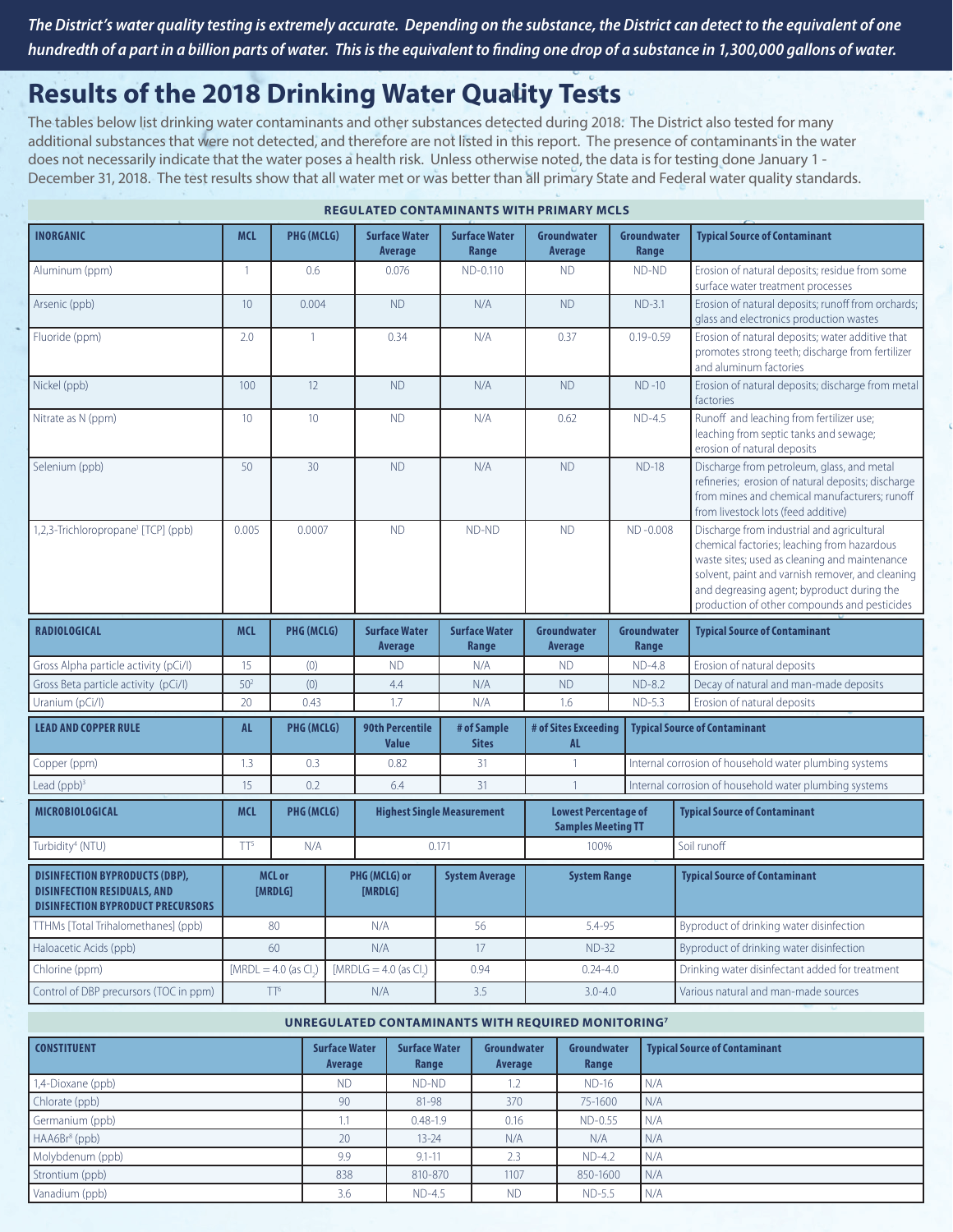#### **REGULATED CONTAMINANTS WITH SECONDARY MCLS**

| <b>CONSTITUENT</b>              | <b>Secondary</b><br><b>MCL</b> | <b>Surface Water</b><br>Average | <b>Surface Water</b><br>Range | Groundwater<br>Average | Groundwater<br>Range | <b>Typical Source of Contaminant</b>                      |
|---------------------------------|--------------------------------|---------------------------------|-------------------------------|------------------------|----------------------|-----------------------------------------------------------|
| Chloride (ppm)                  | 500                            | 37                              | $31 - 39$                     | 80                     | 39-180               | Runoff/leaching from natural deposits; seawater influence |
| Color (units)                   | 15                             | <b>ND</b>                       | ND-12.5                       | <b>ND</b>              | $ND-12.5$            | Naturally occurring organic materials                     |
| Iron (ppb)                      | 300                            | <b>ND</b>                       | ND-ND                         | <b>ND</b>              | ND-1800              | Leaching from natural deposits; industrial wastes         |
| Manganese (ppb)                 | 50                             | <b>ND</b>                       | ND-ND                         | <b>ND</b>              | <b>ND-180</b>        | Leaching from natural deposits                            |
| Odor-Threshold (units)          |                                | 1.4                             | $1 - 3$                       | 1.4                    | $1 - 4$              | Naturally occurring organic materials                     |
| Specific Conductance (µmhos/cm) | 1600                           | 1021                            | 775-2000                      | 1408                   | 948-2508             | Substances that form ions when in water                   |
| Sulfate (ppm)                   | 500                            | 243                             | 220-250                       | 320                    | 200-530              | Runoff/leaching from natural deposits; industrial wastes  |
| Total Dissolved Solids (ppm)    | 1000                           | 615                             | 550-827                       | 952                    | 720-1500             | Runoff/leaching from natural deposits                     |
| Turbidity (NTU)                 |                                | 0.103                           | $0.042 - 0.974$               | 0.094                  | $0.032 - 0.524$      | Soil runoff                                               |

#### **OTHER CONSTITUENTS**

| <b>CONSTITUENT</b>                                | <b>Surface Water</b><br><b>Average</b> | <b>Surface Water</b><br>Range | Groundwater<br>Average | Groundwater<br>Range |
|---------------------------------------------------|----------------------------------------|-------------------------------|------------------------|----------------------|
| Alkalinity (ppm as CaCO.)                         | 154                                    | 140-172                       | 318                    | 286-390              |
| Bicarbonate (ppm)                                 | 174                                    | 160-180                       | 385                    | $340 - 440$          |
| Calcium (ppm)                                     | 80                                     | 67-98                         | 165                    | $120 - 220$          |
| Hardness (ppm as CaCO <sub>2</sub> ) <sup>9</sup> | 340                                    | 304-380                       | 576                    | 430-900              |
| Magnesium (ppm)                                   | 35                                     | 28-37                         | 45                     | $31 - 84$            |
| pH (units)                                        | 7.27                                   | 6.79-7.56                     | 7.10                   | 6.52-7.49            |
| Potassium (ppm)                                   | 4.7                                    | $4.6 - 4.9$                   | 2.9                    | $1.8 - 5.7$          |
| Sodium (ppm)                                      | 55                                     | 54-56                         | 88                     | 54-160               |
|                                                   |                                        |                               |                        |                      |

# **Definitions Used in the Chart**

**Maximum Contaminant Level (MCL):** The highest level of a contaminant that is allowed in drinking water. **Primary MCLs** are set as close to the PHGs (or MCLGs) as is economically and technologically feasible. **Secondary MCLs** are set to protect the odor, taste, and appearance of drinking water.

**Maximum Contaminant Level Goal (MCLG):** The level of a contaminant in drinking water below which there is no known or expected risk to health. MCLGs are set by the U.S. Environmental Protection Agency.

**Public Health Goal (PHG):** The level of a contaminant in drinking water below which there is no known or expected risk to health. PHGs are set by the California Environmental Protection Agency.

**Maximum Residual Disinfectant Level (MRDL):** The highest level of a disinfectant allowed in drinking water. There is convincing evidence that addition of a disinfectant is necessary for control of microbial contaminants.

**Maximum Residual Disinfectant Level Goal (MRDLG):** The level of a drinking water disinfectant below which there is no known or expected risk to health. MRDLGs do not reflect the benefits of the use of disinfectants to control microbial contaminants.

**Variance:** Goleta Water District (District) serves unfiltered Lake Cachuma water to 33 connections on the Goleta West Conduit. The water receives chlorination treatment but does not comply with the Surface Water Treatment Rule (SWTR). The State Water Resources Control Board – Division of Drinking Water allows the District to provide bottled water to these customers for drinking and cooking. The District notifies these consumers quarterly that the water delivered is not in compliance with SWTR and should not be consumed.

**Primary Drinking Water Standard (PDWS):** MCLs and MRDLs for contaminants that affect health along with their monitoring and reporting requirements, and water treatment requirements. **Treatment Technique (TT):** A required process intended to reduce the level of a contaminant in drinking water. **Regulatory Action Level (AL):** The concentration of a contaminant which, if exceeded, triggers treatment or other requirements which a water system must follow. **N/A:** Not applicable. **ND:** Not detected at testing limit. **ppb:** Parts per billion or micrograms per liter. **ppm:** Parts per million or milligrams per liter. **pCi/l:** Picocuries per liter (a measure of radiation). **μmhos/cm:** Micromhos per centimeter (an indicator of dissolved minerals in the water). **NTU:** Nephelometric turbidity units. **Variances and Exemptions:** State or EPA permission not to meet an MCL or a treatment technique under certain conditions.

#### **Footnotes to the Chart**

- 1. In 2018, the third quarter sampling for 1,2,3-TCP produced a positive result. All previous quarterly and follow up monthly sampling was non-detectable for this contaminant. The detected value could be due to sample interference.
- 2. SWRCB considers 50 pCi/L to be the level of concern for beta particles.
- 3. If present, elevated levels of lead can cause serious health problems, especially for pregnant women and young children. Lead in drinking water is primarily from materials and components associated with service lines and home plumbing. Goleta Water District is responsible for providing high quality drinking water, but cannot control the variety of materials used in plumbing components. When your water has been sitting for several hours, you can minimize the potential for lead exposure by flushing your tap for 30 seconds to 2 minutes before using water for drinking or cooking. If you are concerned about lead in your water, you may wish to have your water tested. Information on lead in drinking water, testing methods, and steps you can take to minimize exposure is available from the Safe Drinking Water Hotline or at http://www.epa.gov/lead. Results for the Lead and Copper Rule are from 2018 sampling.
- 4. Turbidity is a measure of the cloudiness of the water. We monitor it because it is a good indicator of the effectiveness of our filtration system.
- 5. Turbidity of the filtered water must: 1) Be less than or equal to 0.3 NTU in 95% of measurements in a month; 2) Not exceed 1.0 NTU.
- 6. Conventional surface water treatment plants must remove a certain percentage of the TOC in their raw intake water using a specialized enhanced coagulation treatment technique. The percentage removal required depends on raw water quality characteristics. For Goleta Water District's Corona del Mar Water Treatment Plant's raw water source, the required percentage was 25% through 2018. Due to the nature of Corona del Mar Water Treatment Plant's raw water, the water is non-amenable to removal of TOC via enhanced coagulation. Goleta Water District has a permitted waiver from this treatment requirement from the State Water Resources Control Board's Division of Drinking Water.
- 7. Unregulated contaminant monitoring helps USEPA and the State Water Resources Control Board to determine where certain contaminants occur and whether the contaminants need to be regulated.
- 8. HAA6Br: Bromochloroacetic acid, bromodichloroacetic acid, dibromoacetic acid, dibromochloroacetic acid, monobromoacetic acid and tribromoacetic acid.
- 9. For water softener settings, the hardness for District customers averages 25.

NOTE: The State allows the District to monitor for some contaminants less than once per year because the concentrations of these contaminants do not change frequently. Some of the data, though representative, are more than one year old. All of the surface water data presented in the tables are from samples taken in 2018, except for the following: The molybdenum, strontium and vanadium data is from 2014. All of the groundwater data presented the tables are from samples taken in 2018, except for the following: The chlorate, molybdenum, strontium and vanadium data is from 2014 and 2015. The 1,4-dioxane data is from 2014 and 2018.